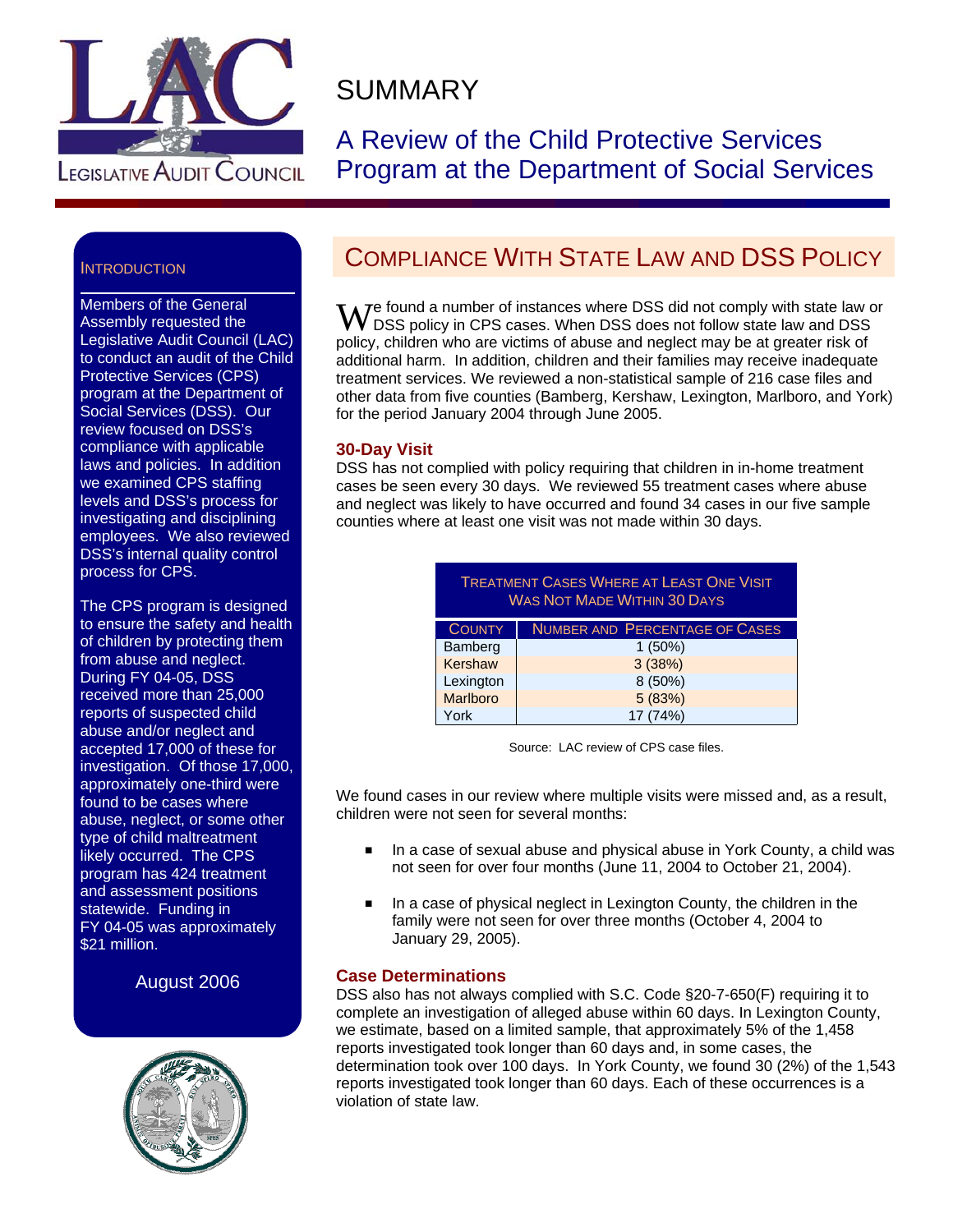## **Delayed Decisions**

It is questionable whether DSS's policy of delaying or "pending" an allegation of abuse and neglect is allowed by state law. DSS allows its employees to delay or "pend" a decision on allegations of abuse for up to 24 hours in order to allow DSS to gather additional information. We found that between January 2004 and June 2005, DSS delayed decisions in 2,306 (6%) of the 38,697 allegations of abuse and neglect. Of these, 335 (15%) were delayed more than 24 hours.

### **Additional Compliance Issues**

In 3 (6%) of 48 cases reviewed in York County and 2 (5%) of 42 cases reviewed in Lexington County, there was no documentation showing supervisory approval of the decision to either screen out or accept the allegation for investigation.

DSS policy requires that a treatment plan be developed within 30 days of the case decision in cases of abuse and neglect. In 5 (83%) of 6 cases in Marlboro County and in 10 (43%) of the 23 cases in York County, the treatment plan was not completed within 30 days of the case decision.

DSS has not always held meetings between supervisors and caseworkers within five days after a report of abuse and neglect has been accepted, as required by policy.

| <b>CASES WHERE MEETINGS WERE NOT</b><br><b>HELD WITHIN FIVE DAYS</b> |                                        |  |  |  |  |
|----------------------------------------------------------------------|----------------------------------------|--|--|--|--|
| <b>COUNTY</b>                                                        | <b>NUMBER AND</b><br><b>PERCENTAGE</b> |  |  |  |  |
| Kershaw                                                              | 1(4%)                                  |  |  |  |  |
| Lexington                                                            | 23 (55%)                               |  |  |  |  |
| York                                                                 | 16 (33%)                               |  |  |  |  |

Source: LAC analysis of CPS case files.

## CENTRAL REGISTRY OF ABUSE AND NEGLECT

S.C. Code §20-7-680 established a Central Registry of Child Abuse and Neglect. This registry is separate from the Sex Offender Registry maintained by SLED. Certain acts of abuse and neglect can result in an individual being listed on the central registry. The registry is used by agencies and businesses throughout the state to determine if prospective or current employees have a record of abuse and/or neglect. Individuals are placed into the central registry only by order of either the family court or criminal court.

## **DSS Cases of Sexual Abuse**

S.C. Code §20-7-650(O) states DSS, "…must seek an order placing a person in the Central Registry…in all cases in which…there is a preponderance of evidence that the person committed sexual abuse." We reviewed 77 cases and found 30 (39%) where DSS had not properly followed the process for entering individuals into the central registry. For example:

In Marlboro County, we found one case where, on June 21, 2004, the family court had ordered the individual be placed on the central registry. However, DSS did not place the individual on the central registry until November 2005, almost 18 months after the order and after we inquired about the case.

■ In York County, as of December 2005, we found eight cases where DSS had not yet gone to court because the county was "waiting on paperwork from (the) treatment worker." Four of the cases had been substantiated for sexual abuse in 2004, with the earliest being June 5, 2004. The most recent case had been substantiated on July 14, 2005.

After our inquiry, DSS instituted a centralized monitoring system to ensure that individuals are entered into the central registry in a timely manner.

## **Convicted Sex Offenders**

Individuals who are convicted in criminal court of certain offenses involving sexual or physical abuse of a child are also required to be placed on the central registry. We reviewed a sample of convicted sex offenders in Bamberg and Lexington counties and found 20 cases where the individuals had not been placed on the central registry, as required by law. In all of these cases, the judge had not included in the sentencing order the requirement that the person be placed on the central registry.

After our inquiry, DSS and the Office of Court Administration revised the sentencing form used by judges to include a specific reference to whether or not the person is to be placed on the central registry. According to an Office of Court Administration official, information about the registry was also added to the clerk of court manual.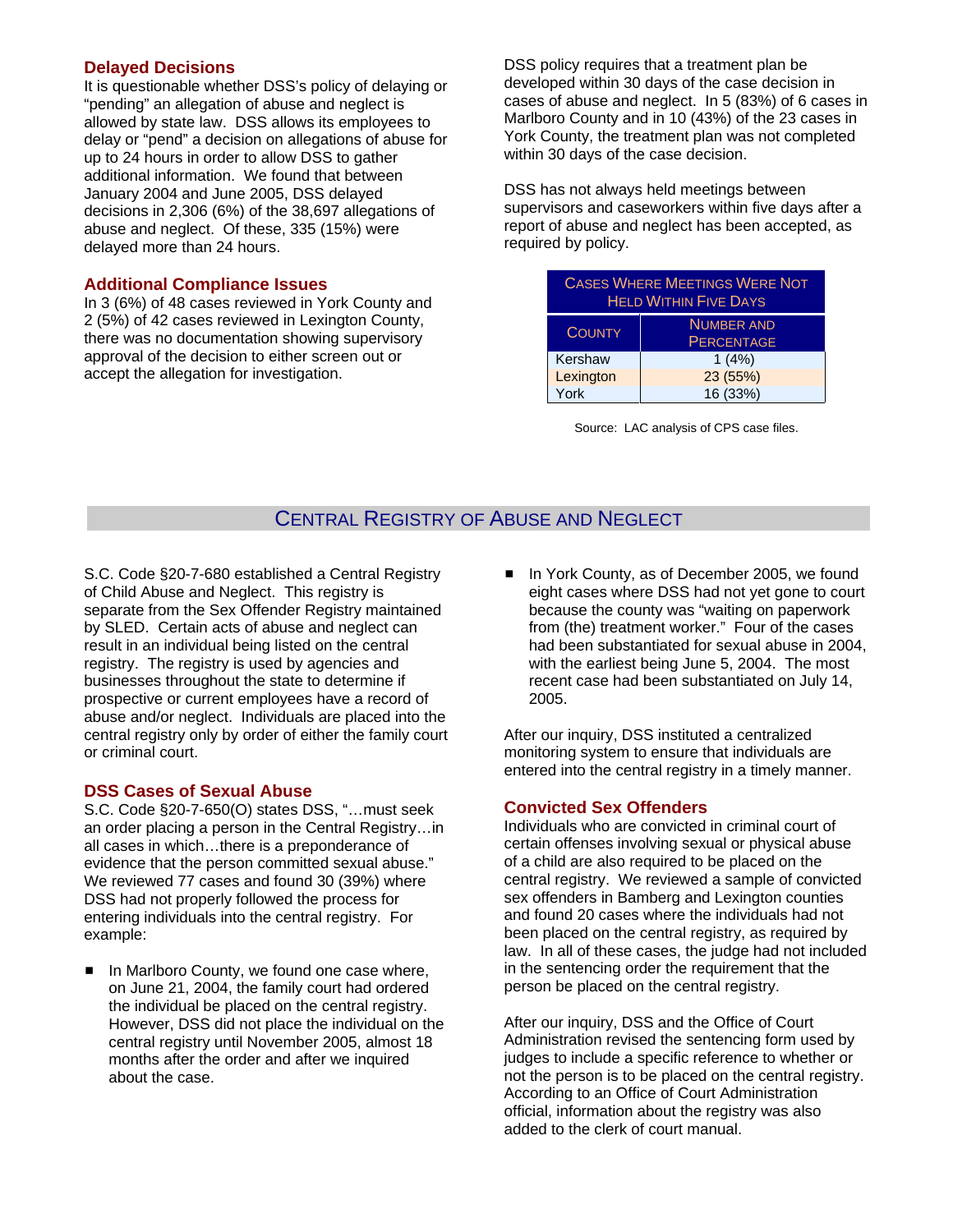## DATA ENTRY IN CHILD AND ADULT PROTECTIVE SERVICES SYSTEM (CAPSS)

DSS requires that case actions be entered in the CAPSS within 30 days. Our review found a lack of compliance with this policy in all the counties in our sample.

We found cases where multiple actions were entered beyond the 30-day window and where the length of time between case action and data entry into CAPSS was several months. For example:

- In a Kershaw County case, all 8 entries in a case were from 104 to 147 days late. The decision to close the case as unfounded was made in December 2004 but *none* of the entries into CAPSS were made prior to April 2005.
- In a Lexington County case,  $8$  (53%) of the 15 entries were from 113 to 211 days late. A telephone contact with the child's school was made on January 14, 2004, but not entered until September 11, 2004. A home visit made on January 15, 2004 was not entered until July 22, 2004.

| <b>CASES WITH AT LEAST ONE ENTRY IN</b><br><b>CAPSS NOT MADE WITHIN</b><br><b>30 DAYS OF CASE ACTION</b> |                           |  |  |  |  |
|----------------------------------------------------------------------------------------------------------|---------------------------|--|--|--|--|
| <b>COUNTY</b>                                                                                            | <b>NUMBER AND PERCENT</b> |  |  |  |  |
| Bamberg                                                                                                  | 2(50%)                    |  |  |  |  |
| Kershaw                                                                                                  | 15 (63%)                  |  |  |  |  |
| Lexington                                                                                                | 26 (62%)                  |  |  |  |  |
| Marlboro                                                                                                 | 8 (100%)                  |  |  |  |  |
| York                                                                                                     | 39 (81%)                  |  |  |  |  |

Source: LAC analysis of CPS files.

## WORKER CASELOAD, EMPLOYEE DISCIPLINE, AND QUALITY CONTROL

examples where DSS did not discipline workers for violations of DSS policy. We reviewed DSS's quality control  $\mathbf{W}$ e examined worker caseloads, DSS's process for disciplining employees, and DSS's quality control process for CPS. We found that DSS did not meet national caseload standards for treatment workers. We also found process and found instances where the process had not been effective in improving underperforming counties.

## STAFFING AND CASELOADS

## **Caseloads**

We found that computing caseload standards is not an exact science, and there is currently no universally accepted formula for computing caseloads. To best determine caseload ratios, the Child Welfare League of America (CWLA) recommends studying workloads of a state's CPS program. Workloads are best determined through careful time studies conducted within the individual agency. However, with the limitations cited above, the CWLA has established recommended national standards for treatment caseloads to be 17 (cases) to 1 (worker). For FY 06-07, the General Assembly funded 91 additional treatment positions.

The table shows the number of positions in the five counties we reviewed and the number of additional treatment positions needed based on CWLA standards.

| <b>COUNTY</b>   | <b>AUTHORIZED</b><br><b>POSITIONS</b> | <b>POSITIONS</b><br><b>NEEDED</b> |
|-----------------|---------------------------------------|-----------------------------------|
| Bamberg         |                                       |                                   |
| <b>Kershaw</b>  | $\mathcal{P}$                         |                                   |
| Lexington       | 9                                     |                                   |
| <b>Marlboro</b> | 4                                     |                                   |
| York            | 16                                    |                                   |

### **Differences Between Counties**

We found that counties vary in their demographics and their caseloads and have specific staffing issues. For example, York County has lost staff to nearby Mecklenburg County in North Carolina because Mecklenburg County's pay scale for a caseworker is approximately \$7,500 to \$12,000 more per year than what South Carolina pays.

### **Child Welfare Staff Positions Lost**

During the early 2000s, DSS began taking measures to reduce costs. Between 2001 and 2003, DSS lost 34 human services (child welfare) staff in the county offices due to voluntary separations, agency-driven separations of temporary and probationary employees, and retirement incentives. In addition, during FY 03-04, DSS had a mandatory furlough of ten days and implemented a reduction in force (RIF). Three of our five sample counties were affected by the RIF. The RIF affected the state office more significantly than it did the county offices. Staff at the state office was reduced by 12.55% while the county offices were reduced by 5.09%.

Source: DSS CAPSS data and LAC analysis.